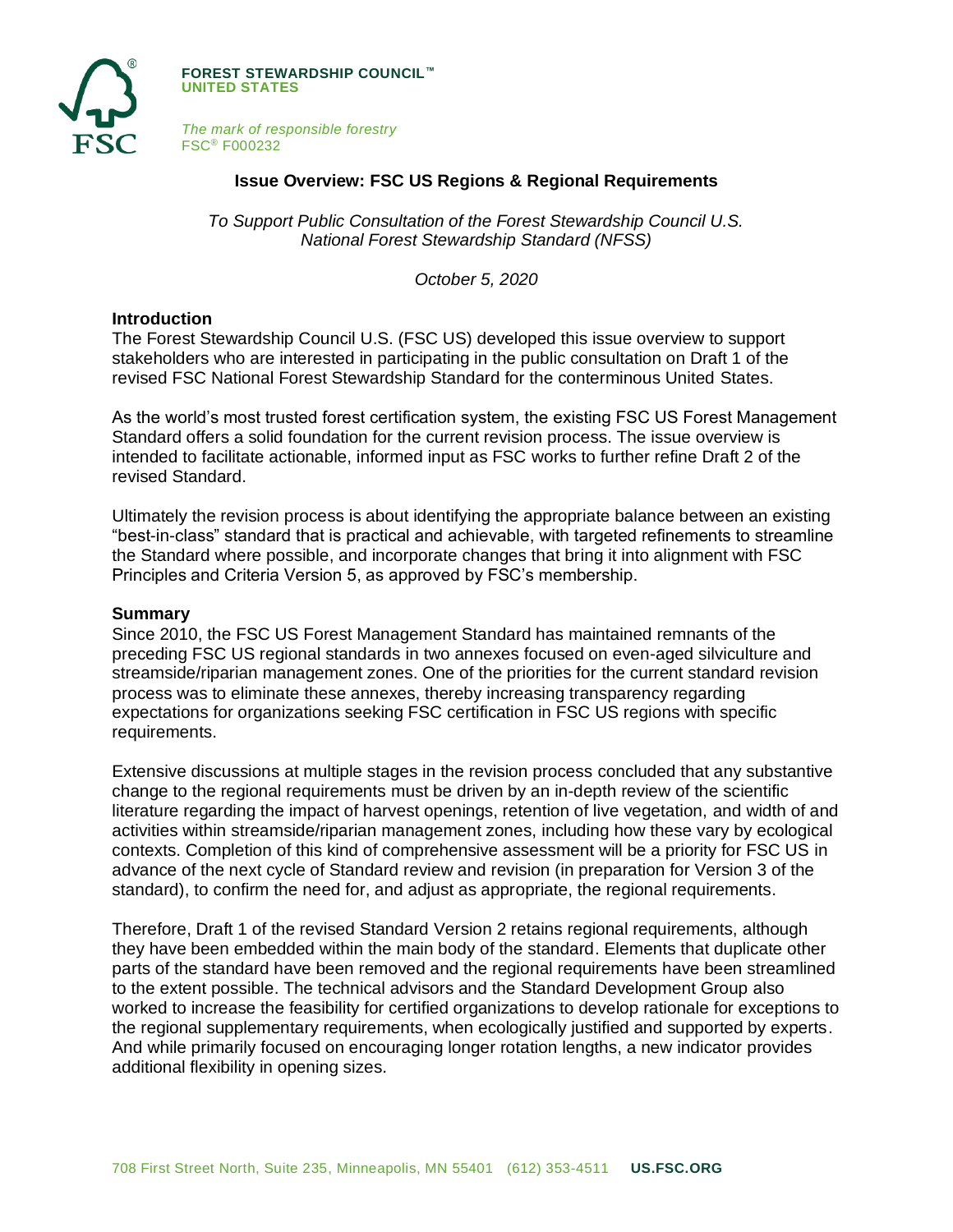The existing boundaries of FSC US Regions are based on a mix of ecological and geopolitical divisions, but generally represent the broad ecological regions of the US. While the boundaries are proposed to change little from the existing boundaries, the Standard Development Group is requesting input on some considerations (see below). The one change incorporated into Draft 1 of the standard is in the Appalachian region, where the northern boundary has been adjusted to align with an ecological boundary (per Cleland et al. 2007), instead of the northern state boundary of Pennsylvania. The planned future comprehensive assessment of regional requirements could result in more substantive changes, but this would not occur until the next revision cycle.

# **Find it in the Standard**

- Indicator 6.6.3 includes a regional supplementary requirement for the Southwest Region.
- Regional supplementary requirements for even-aged management are associated with Indicator 6.6.5 for the Appalachian, Ozark-Ouachita, Pacific Coast, Mississippi Alluvial Valley Rocky Mountain, Southwest Regions. Additionally, there is supplementary regional guidance for the Southeast Region.
- Regional supplementary requirements for Riparian Management Zones are associated with Indicator 6.7.5 for the Appalachian, Ozark-Ouachita, Southeast, Mississippi Alluvial Valley, Southwest, Rocky Mountain and Pacific Coast Regions.
- Indicators 6.6.6 and 6.7.6 allow for departures from regional requirements when ecologically justified.
- While primarily focused on encouraging longer rotations, Indicator 6.8.3 provides additional flexibility for exceeding opening size limits in the regional requirements.
- Indicator 10.1.2 includes regional supplementary requirements for the Southwest and Ozark-Ouachita Regions.
- Annex B includes a map of the FSC US Regions.

## **Rationale**

The timeframe and resources for the revision process did not support a full scientific review of the current regional requirements. However, the relocation and revisions to the regional requirements increase transparency, clarity and consistency, while streamlining these supplementary indicators. Additionally, further revisions increased flexibility for Certificate Holders to deviate from the regional requirements when the best-available information supports a different approach or when improved or equivalent environmental outcomes can be proven. While this approach does not completely eliminate the regional requirements as some participants would have preferred, the Standard Development Group believes that it represents a positive change.

A small number of more substantive changes to regional requirements were made, predominantly to provide flexibility for the broad range of contexts and restoration needs within a particular region.

Substantive regional boundary changes will generally need to be aligned with any changes that may be proposed to the regional requirements in the future, and as such, are not proposed at this time.

## **Impacts of the revision**

Indicators from regional annexes were transferred into the main body of the Standard. The changes to these indicators were primarily limited to streamlining, reducing duplication, and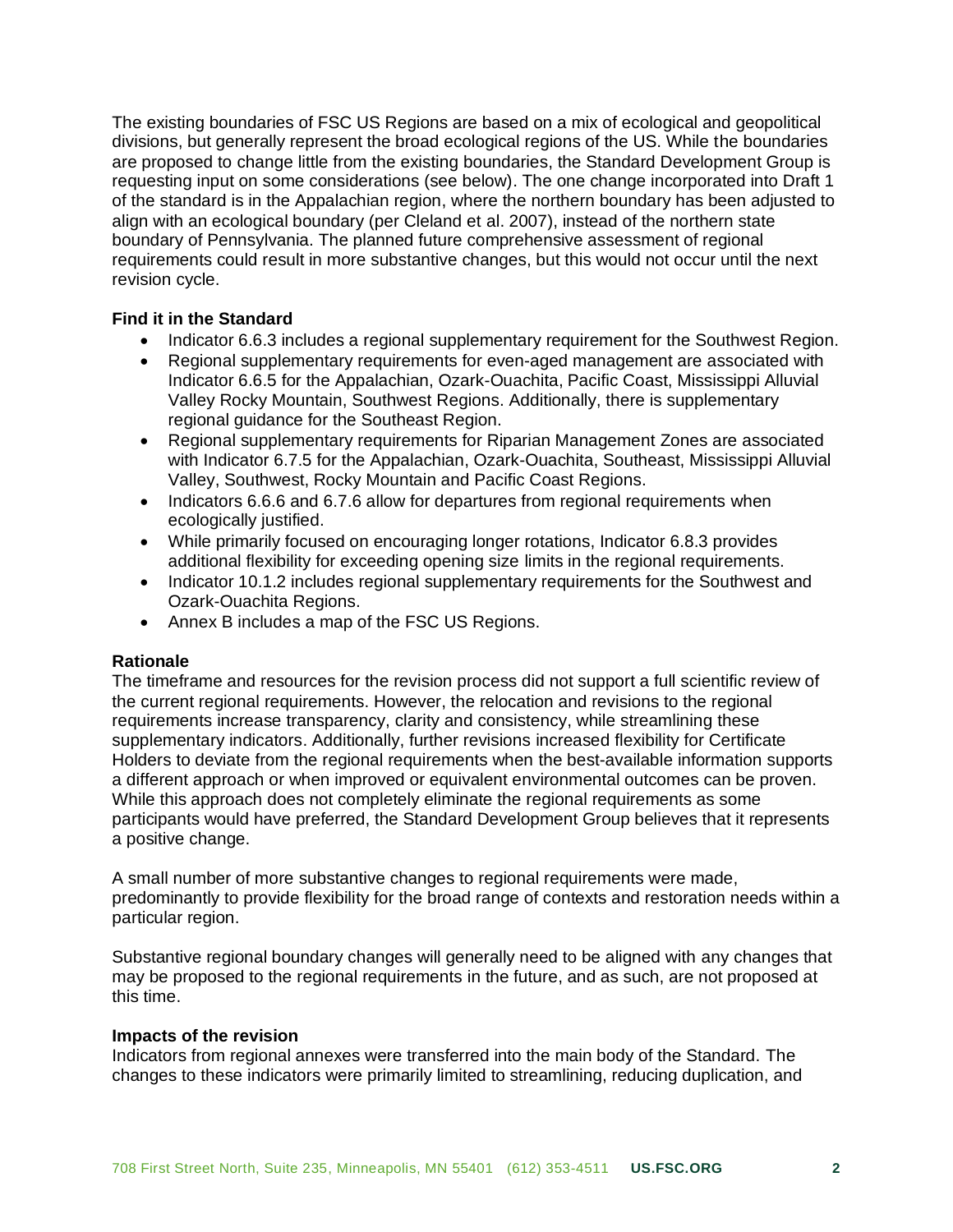increasing consistency, while edits to other indicators increase the feasibility of justifying exceptions to the regional requirements.

The revised regional supplementary requirements for even-aged silviculture in the Appalachian Region remove the normative prohibition on harvest openings greater than 10 acres without retention. This is replaced by guidance suggesting that the average size of harvest openings without retention not exceed 10 acres in a given year and that no single opening without retention exceed 25 acres.

The revised guidance for even-aged silviculture in the Southeast Region no longer references any specific opening sizes for natural forests and semi-natural forests.

Certified organizations with forests north of the revised northern boundary of the Appalachian Region, and south of the former boundary along the Pennsylvania state border (i.e., now in the Northeastern Region), will no longer have any regional requirements and will only need to follow the requirements in the base indicators.

## **Key questions for public consultation**

- Have the regional requirements been appropriately addressed in the Draft 1 revised standard?
- Will the changes result in indicators that are feasible for certified organizations?

As noted above, the current FSC US Forest Management Standard (Version 1) includes regionally specific requirements that focus on unique forest types found across nine regions including the Pacific Coast Region and Rocky Mountain Region. The Standard Development Group understands the need for requirements that support the unique needs of diverse forest types. The Standard Development Group is interested in better understanding situations where requirements designed for the Pacific Coast Region may be too restrictive for dry forest ecosystems.

- Would your organization or others you know of be interested in getting or supporting FSC certification within dry forest zones if the standard were more tailored to these forest ecosystems?
- Do you see a need to adapt the standards for the Pacific Northwest dry zone? If so, how would you suggest the standard change to be more tailored to dry forest zone ecology?

The Ozark-Ouachita Region was originally established to identify an area that was perceived to be ecologically and topographically different from surrounding areas. However, some input suggests that the two subregions included within the region (the northern Ozark subregion and the southern Ouachita subregion) are ecologically and topographically different from each other and may be more similar to other regions than to each other. Which of the following options is the best approach for the Ozark-Ouachita Region?

- a. Remain as it is with two subregions that have different requirements
- b. Merge the two subregions
- c. Merge the Ouachita subregion with the Southeast Region but maintain the Ozark subregion as a separate FSC US Region
- d. Merge the northern portion with the Appalachian Region and the southern portion with the Southeast Region (following [Cleland et al. 2007\)](https://www.fs.fed.us/research/publications/misc/73326-wo-gtr-76d-cleland2007.pdf).
- e. Merge the northern portion with the Great Lakes Region and the southern portion with the Southeast Region (following [Bailey 1994\)](https://www.fs.usda.gov/rmrs/ecoregions).